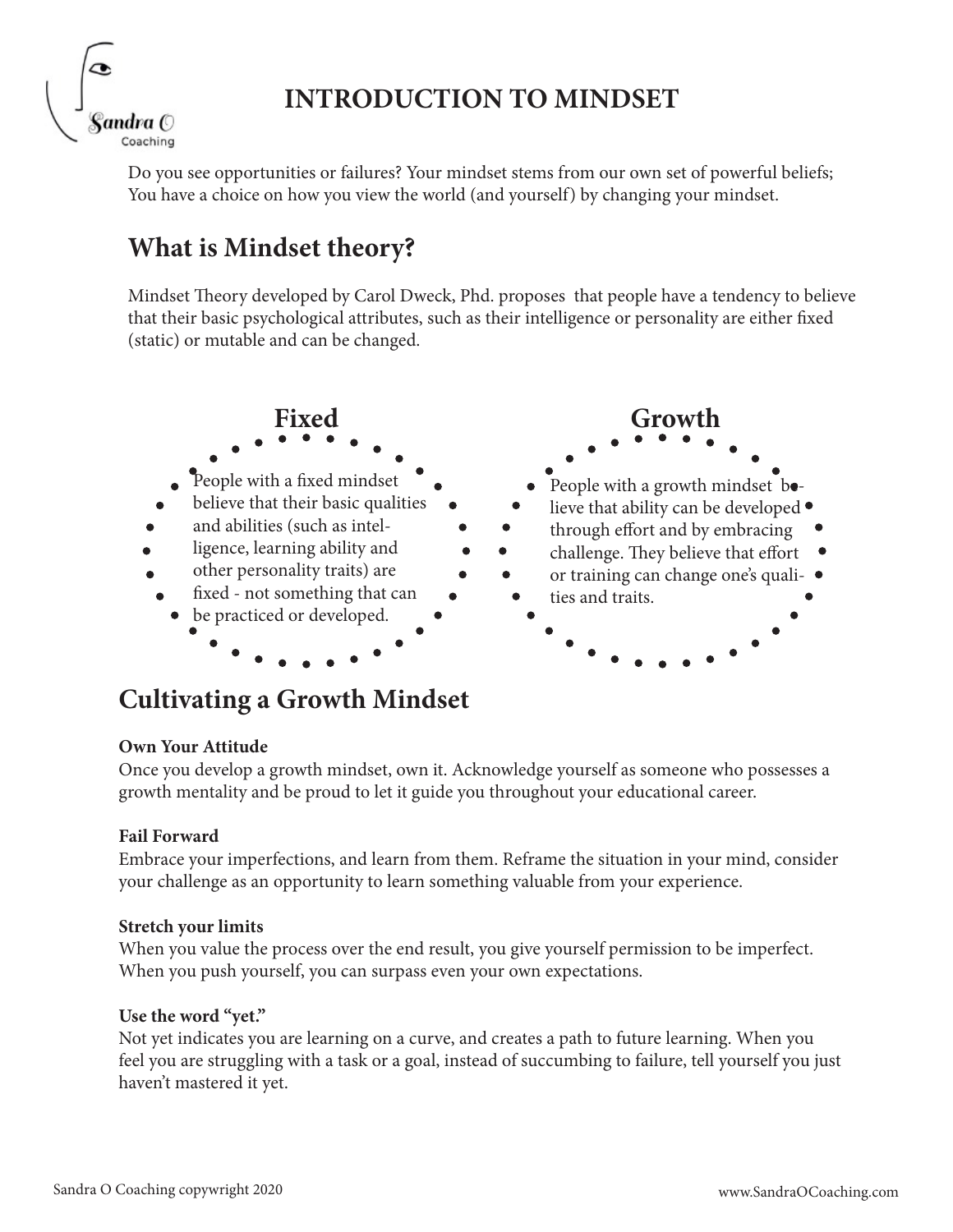

# **MINDSET ASSESSMENT**

Based on Carol Dweck's mindset theory

#### **Read each sentance and place a check in the box that shows how much you agree or disagree with the statement. There are no wrong or right answers.**

|                                                                                                       | Stongly Agree | Agree | Disagree | Strongly<br>Disagree |
|-------------------------------------------------------------------------------------------------------|---------------|-------|----------|----------------------|
| 1. Intelligence is something people are born with that can't be changed.                              |               |       |          |                      |
| 2. No matter how intelligent you are, you can always be more intelligent.                             |               |       |          |                      |
| 3. You can always substantially change how intelligent you are.                                       |               |       |          |                      |
| 4. You are a certain kind of person, and there is not much that can be done to really<br>change that. |               |       |          |                      |
| 5. You can always change basic things about the kind of person you are.                               |               |       |          |                      |
| 6. Music talent can be learned by anyone.                                                             |               |       |          |                      |
| 7. Only a few people will be truly good at sports - you have to be "born with it."                    |               |       |          |                      |
| 8. Math is much easier to learn if you are male or maybe come from a culture who<br>values math.      |               |       |          |                      |
| 9. The harder you work at something, the better you will be at it.                                    |               |       |          |                      |
| 10. No matter what kind of person you are, you can always change substantially.                       |               |       |          |                      |
| 11. Trying new things is stressful for me and I avoid it.                                             |               |       |          |                      |
| 12. Some people are good and kind, and some are not - it's not often that people change.              |               |       |          |                      |
| 13. I appreciate when people give me feedback about my performance.                                   |               |       |          |                      |
| 14. I often get angry when I get feedback about my performance.                                       |               |       |          |                      |
| 15. All human beings are capable of learning.                                                         |               |       |          |                      |
| 16. You can learn new things, but you can't really change how intelligent you are.                    |               |       |          |                      |
| 17. You can do things differently, but the important parts of who you are can't really be<br>changed. |               |       |          |                      |
| 18. Human beings are basically good, but sometimes make terrible decisions.                           |               |       |          |                      |
| 19. An important reason why I do my work is that I like to learn new things.                          |               |       |          |                      |
| 20. Truly smart people do not need to try hard.                                                       |               |       |          |                      |